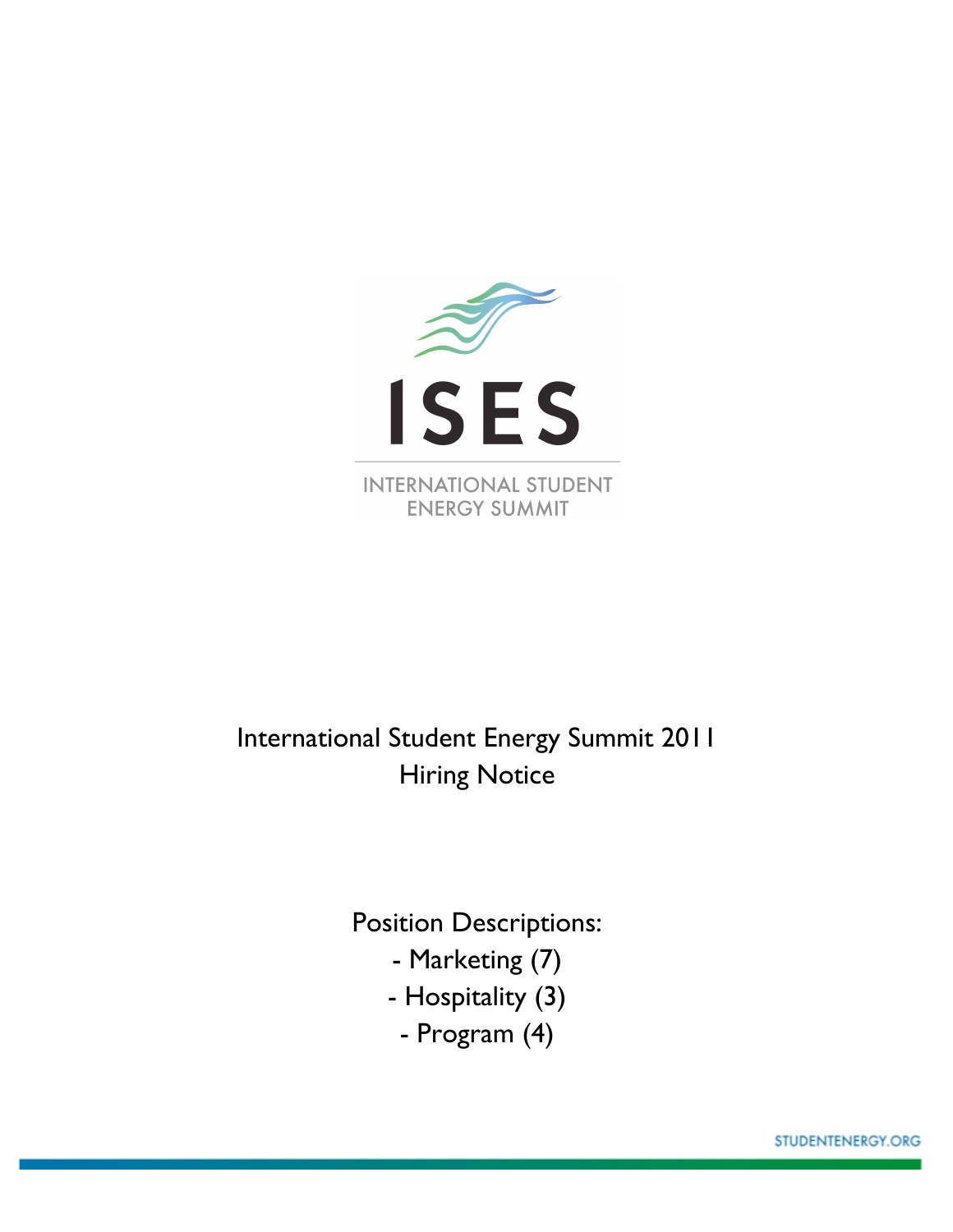

### Marketing Director

**Position Duration:** January 2011 – June 2011

#### **Approximate Hours/Week:** 10-15

**Description:** The primary responsibility of the Marketing Director is to get delegates to come to ISES. The Marketing Director will manage a portfolio of partnerships managers (Student Associations, Universities and Professional Organizations) who will be responsible for contacting prospective ISES 2011 delegates.

#### **Responsibilities**

- Hire and manage a team consisting of the Student Association Partnerships Manager, University Partnerships Manager and Professional Organizations Partnerships Manager
- Facilitate turnover of all 2009 delegate contact
- Administer student bursary program application, evaluation and decision-making processes
- Liaise with Communications Manager to manage mailing list/website and with Social Media Manager to ensure prospective delegates can connect with ISES 2011 online

#### **Qualifications**

- Strong oral and written communication skills
- Highly detail-oriented and persistent
- Clear understanding of value proposition of ISES and how it appeals to a variety of organizations, groups and individuals globally
- Leadership, teamwork and managerial skills necessary to coordinate a large team
- Passionate about issues relating to the future of sustainable energy

#### **Deadline for Application: January 17, 2011 at 5:00pm \* please note this position closes 4 days earlier than all of the others**

**Instructions for Application:** Submit your resume and a maximum 1-page cover letter outlining why you are interested in the position and why you are qualified. Please title your resume using the format "*Last Name, First Name – Resume".* Please title your cover letter using the format *"Last Name, First Name – Cover Letter".* 

Submit cover letter and resume to hiring@studentenergy.org. Please use the subject line "ISES APPLICATION – MARKETING DIRECTOR – LAST NAME, FIRST NAME"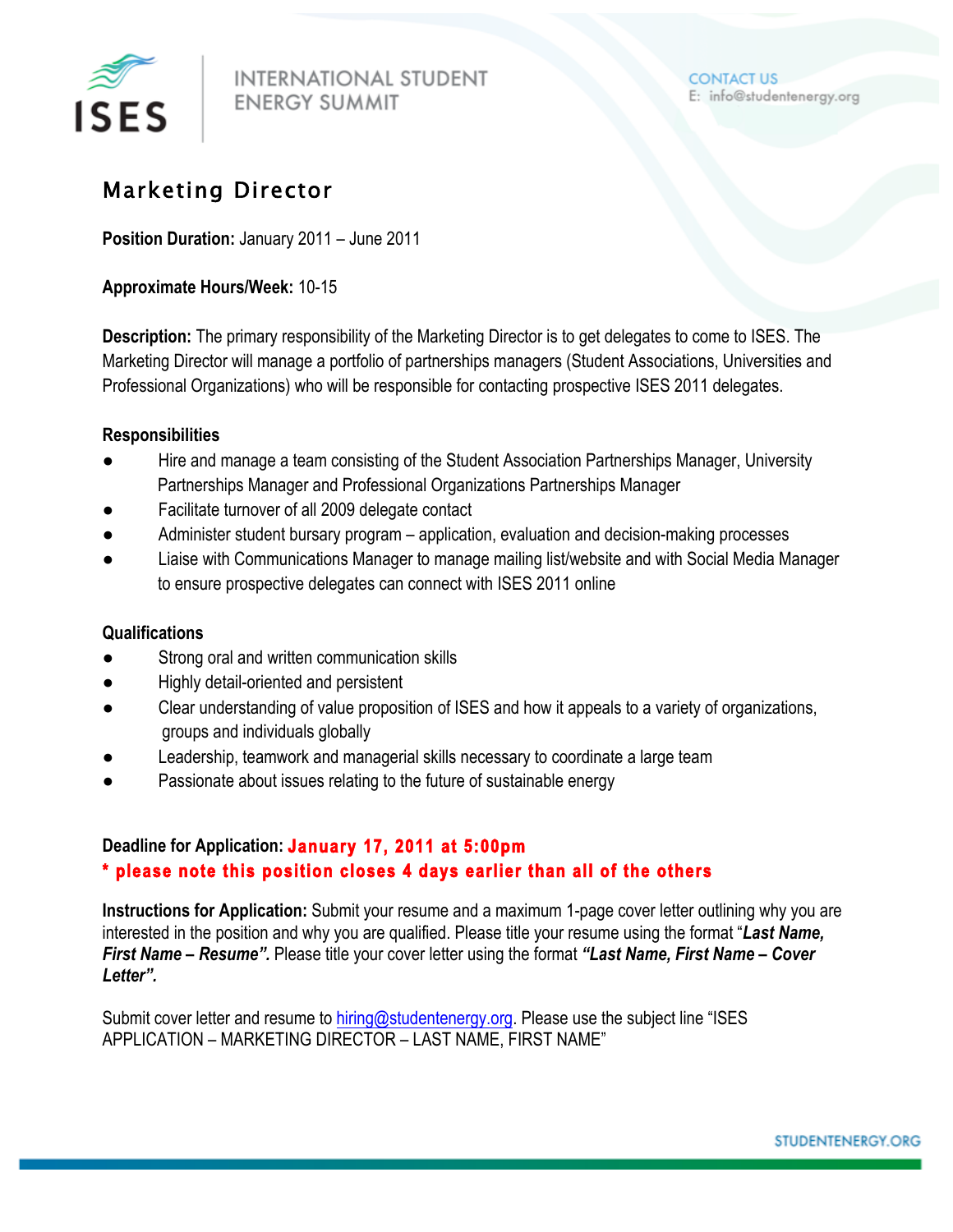

## Student Association Partnerships Manager (2)

**Position Duration:** January 2011 - June 2011

#### **Approximate Hours/Week:** 5-10

**Description:** The primary responsibility of the Student Association Partnerships Manager is to develop relationships with energy/sustainability-related student groups to find delegates for ISES 2011. The Student Association Partnerships Manager position is part of the Marketing Portfolio and is a volunteer position.

#### **Responsibilities**

- Build and constantly maintain list of energy-related student groups that have an extensive local, national or global network (e.g. AIESEC, Queens Energy and Commodities Association)
- Stay informed about energy-related student competitions or events and look for opportunities to cross -promote with ISES (e.g. Campus Conservation Nationals, Invent the Future)
- Promote attending ISES to partner organizations through email and encourage students to join the ISES community online (social media, website, blog) and the ISES website
- Assist students in sourcing funding to attend ISES 2011 from their home universities and community organizations

#### **Qualifications**

- Strong oral and written communication skills and able to communicate effectively to a wide variety of individuals and organizations
- Clear understanding of value of ISES to potential delegates
- Demonstrated self-starter, takes initiative to explore new ideas and methods
- Passionate about issues relating to the future of sustainable energy

#### **Deadline for Application:** January 21, 2011 at 5:00pm

**Instructions for Application:** Submit your resume and a maximum 1-page cover letter outlining why you are interested in the position and why you are qualified. Please title your resume using the format "*Last Name, First Name – Resume".* Please title your cover letter using the format *"Last Name, First Name – Cover Letter".* 

Submit cover letter and resume to hiring@studentenergy.org. Please use the subject line "ISES APPLICATION – STUDENT ASSOCIATION PARTNERSHIPS MANAGER – LAST NAME, FIRST NAME"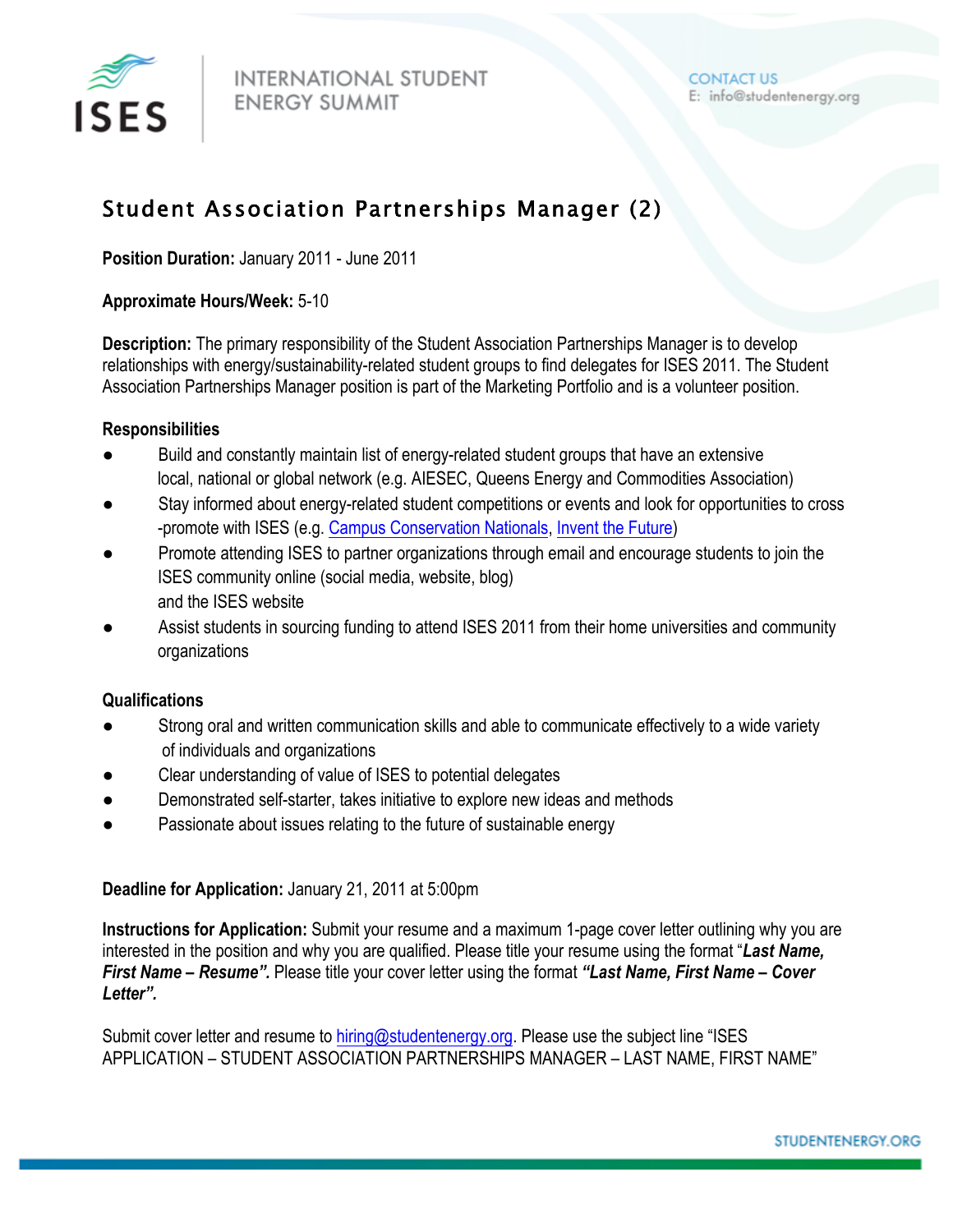

### Academic Partnerships Manager

**Position Duration:** January 2011 - June 2011

#### **Approximate Hours/Week:** 5-10

**Description:** The primary responsibility of the Academic Partnerships Manager is to develop relationships with energy/sustainability-related faculties, institutes and schools to promote ISES 2011. The Universities Partnerships Manager position is part of the Marketing Portfolio and is a volunteer position.

#### **Responsibilities**

- Build and constantly maintain list of academic institutions whose students would be interested in attending ISES
- Liaise with Sponsorship Team to determine which schools may be interested in signing on as an Academic Partner of ISES (i.e. opportunity to promote their programs at ISES 2011)
- Promote attending ISES to academic partner organizations through email and encourage administrators to join the ISES community online (social media, website, blog)
- Long-term strategy formulation for how to keep academic partners engaged in ISES

#### **Qualifications**

- Strong oral and written communication skills and able to communicate effectively to a wide variety of individuals and organizations
- Clear understanding of value of ISES to potential delegates
- Demonstrated self-starter, takes initiative to explore new ideas and methods
- Passionate about issues relating to the future of sustainable energy

**Deadline for Application:** January 21, 2011 at 5:00pm

**Instructions for Application:** Submit your resume and a maximum 1-page cover letter outlining why you are interested in the position and why you are qualified. Please title your resume using the format "*Last Name, First Name – Resume".* Please title your cover letter using the format *"Last Name, First Name – Cover Letter".* 

Submit cover letter and resume to hiring@studentenergy.org. Please use the subject line "ISES APPLICATION – ACADEMIC PARTNERSHIPS MANAGER – LAST NAME, FIRST NAME"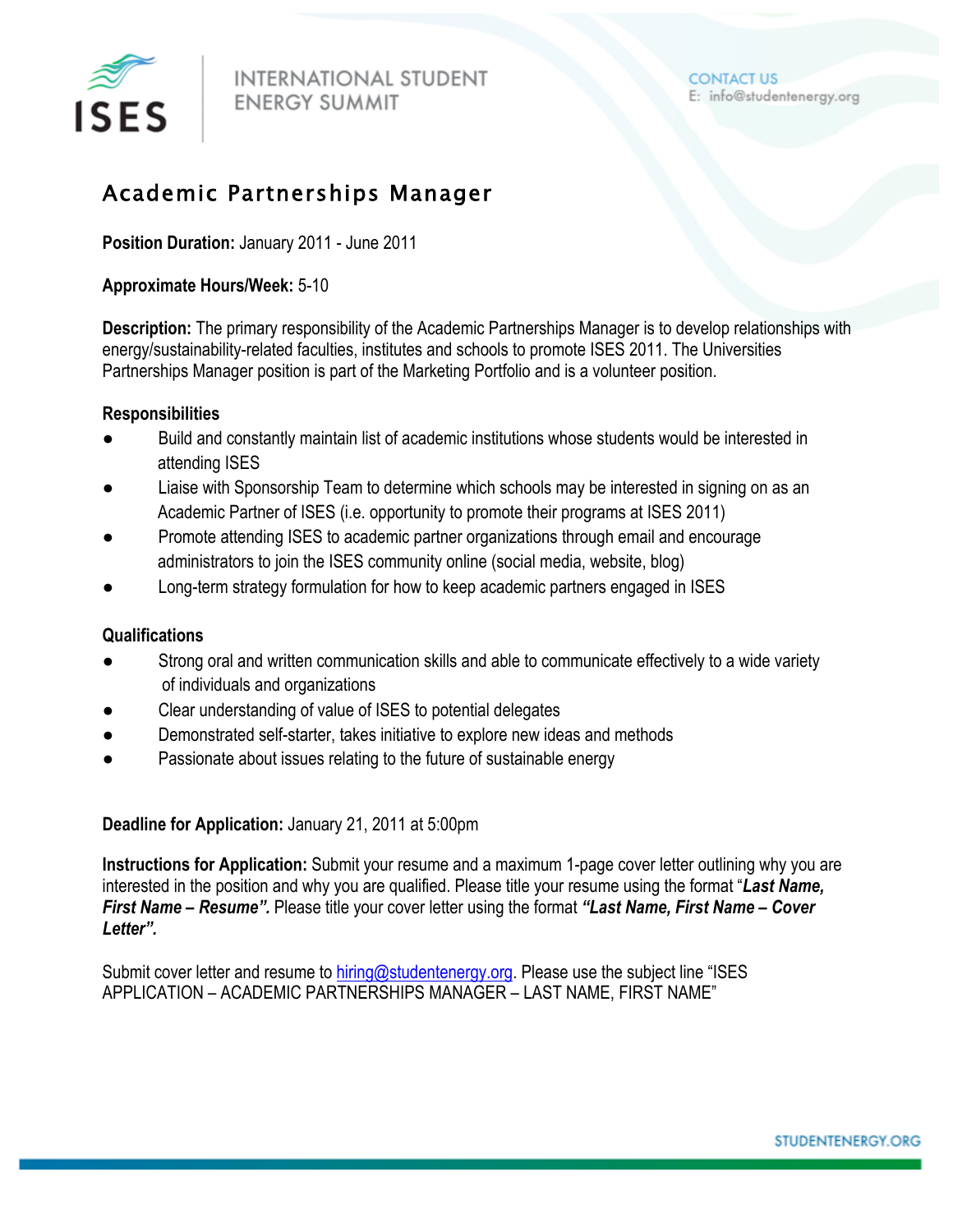

## Professional Partnerships Manager

**Position Duration:** January 2011 - June 2011

**Approximate Hours/Week:** 5-10

**Description:** The primary responsibility of the Professional Partnerships Manager is to develop relationships with energy/sustainability-related groups to find delegates for ISES 2011. The Professional Partnerships Manager position is part of the Marketing Portfolio and is a volunteer position.

#### **Responsibilities**

- Build and constantly maintain list of energy-related professional groups (e.g. Young Environmental Professionals, Engineers Without Borders)
- Encourage student members of these organizations to attend ISES 2011
- Connect with companies that have co-op or internship programs and encourage them to sponsor their students to attend ISES
- Promote attending ISES to partner organizations through email and encourage students to join the ISES community online (social media, website, blog)
- Attend networking and information sessions put on by professional organizations to spread the word about ISES

#### **Qualifications**

- Strong oral and written communication skills and able to communicate effectively to a wide variety of individuals and organizations
- Clear understanding of value of ISES to potential delegates
- Demonstrated self-starter, takes initiative to explore new ideas and methods
- Passionate about issues relating to the future of sustainable energy

**Deadline for Application:** January 21, 2011 at 5:00pm

**Instructions for Application:** Submit your resume and a maximum 1-page cover letter outlining why you are interested in the position and why you are qualified. Please title your resume using the format "*Last Name, First Name – Resume".* Please title your cover letter using the format *"Last Name, First Name – Cover Letter".* 

Submit cover letter and resume to hiring@studentenergy.org. Please use the subject line "ISES APPLICATION – PROFESSIONAL PARTNERSHIPS MANAGER – LAST NAME, FIRST NAME"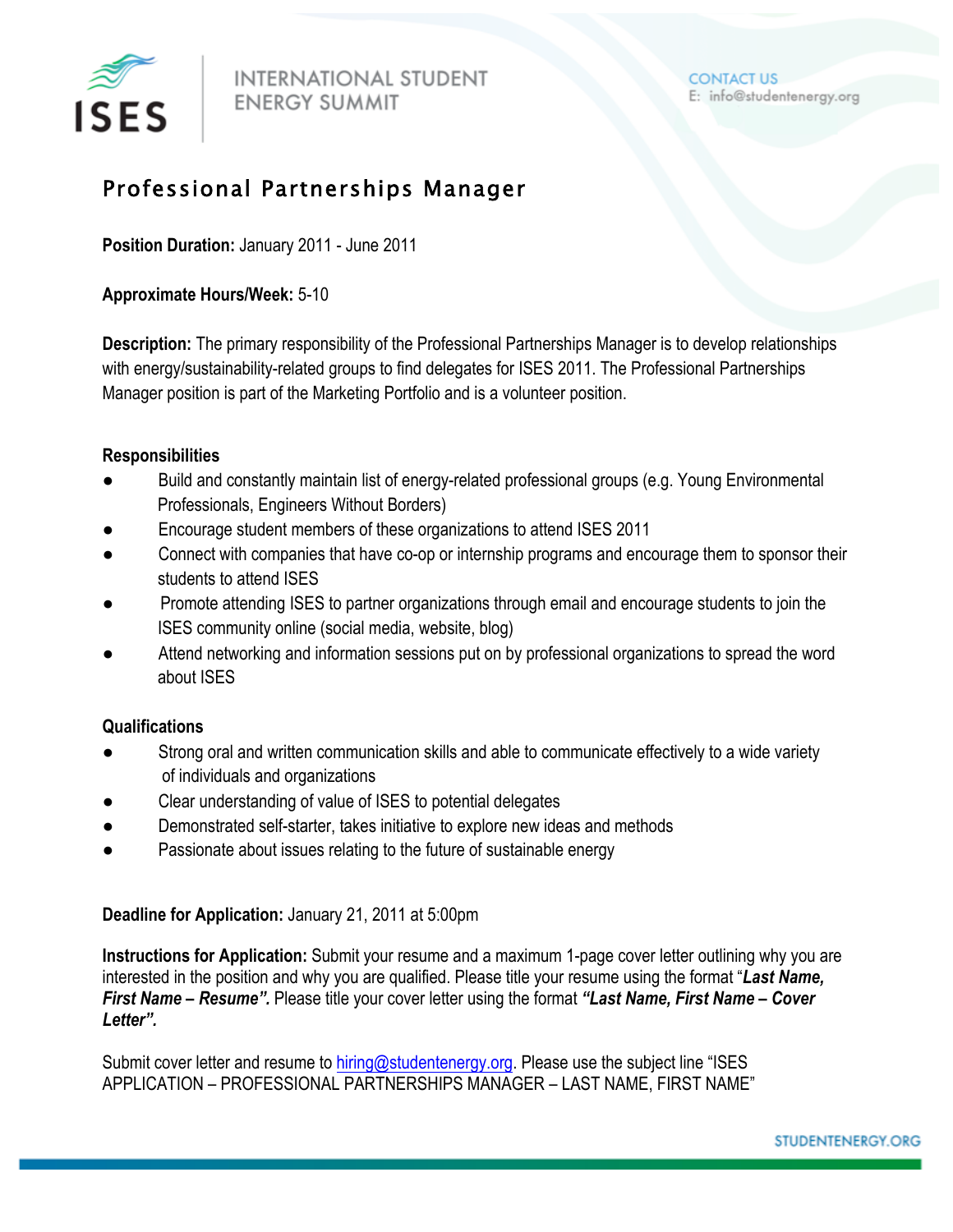

## Delegate Relations Associate

**Position Duration:** January 2011 – June 2011

#### **Approximate Hours/Week:** 10-15

**Description:** The primary responsibility of the Delegate Relations Associate is to ensure the experience of an ISES 2011 delegate (from inquiry  $\rightarrow$  registration  $\rightarrow$  travel  $\rightarrow$  conference  $\rightarrow$  departure) is as smooth and pleasant as possible. The Delegate Relations Associate position is part of the Hospitality Portfolio and is a volunteer position.

#### **Responsibilities**

- Manage delegate inquiries on travelling to Vancouver, itinerary, dietary restrictions, etc
- Organize delegate transportation to and from airport
- Coordinate with UBC Housing and Conferences on delegate accommodation
- Assist in organizing energy-related "field trips" for delegates
- Provide delegates wishing to stay in Vancouver for a longer period of time with a list of suggested activities/destinations

#### **Qualifications**

- Past experience in coordinating event logistics (set-up, take-down, managing volunteers, etc)
- Highly organized, able to deal with tight deadlines and work under pressure
- Strong customer service skills (past customer service experience an asset)
- Passionate about issues relating to the future of sustainable energy

#### **Deadline for Application:** January 21, 2011 at 5:00pm

**Instructions for Application:** Submit your resume and a maximum 1-page cover letter outlining why you are interested in the position and why you are qualified. Please title your resume using the format "*Last Name, First Name – Resume".* Please title your cover letter using the format *"Last Name, First Name – Cover Letter".* 

Submit cover letter and resume to hiring@studentenergy.org. Please use the subject line "ISES APPLICATION – DELEGATE RELATIONS ASSOCIATE – LAST NAME, FIRST NAME"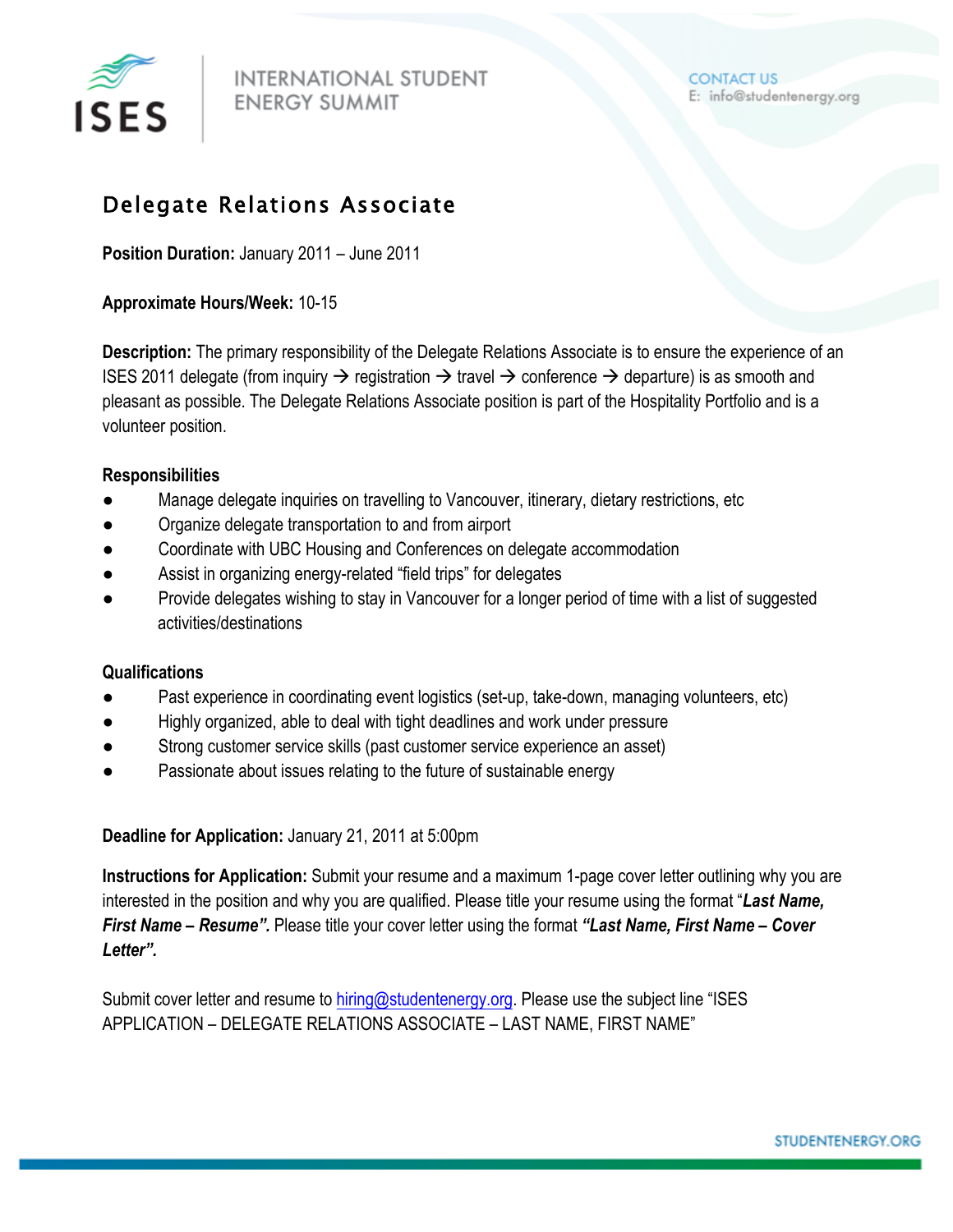

## Delegate Relations Associate (visas)

**Position Duration:** February 2011 – June 2011

#### **Approximate Hours/Week:** 10-15

**Description:** The primary responsibility of the Delegate Relations Associate (visas) is to ensure international delegates are able to obtain the necessary visa to enter Canada and attend ISES 2011. The Delegate Travel Associate position is part of the Hospitality Portfolio and is a volunteer position.

#### **Responsibilities**

- Research visa requirements for various countries
- Manage inquiries regarding how to obtain a visa
- Provide delegates with necessary materials to apply for visa (e.g. Letter of Support)

#### **Qualifications**

- Highly organized, able to deal with tight deadlines and work under pressure
- Strong customer service skills (past customer service experience an asset)
- Passionate about issues relating to the future of sustainable energy

**Deadline for Application:** January 21, 2011 at 5:00pm

**Instructions for Application:** Submit your resume and a maximum 1-page cover letter outlining why you are interested in the position and why you are qualified. Please title your resume using the format "*Last Name, First Name – Resume".* Please title your cover letter using the format *"Last Name, First Name – Cover Letter".* 

Submit cover letter and resume to hiring@studentenergy.org. Please use the subject line "ISES APPLICATION – DELEGATE RELATIONS ASSOCIATE (visas) – LAST NAME, FIRST NAME"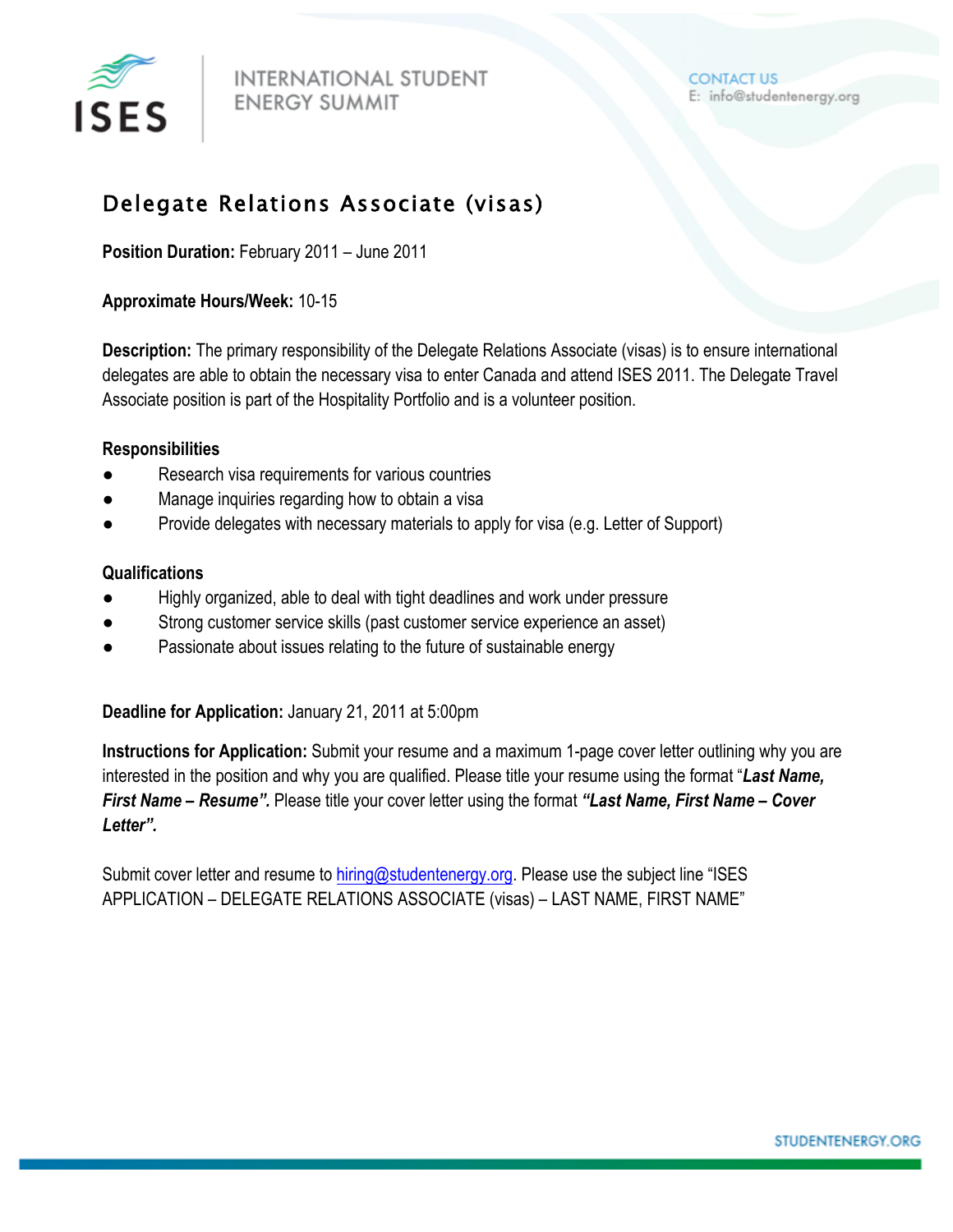

## Social Events Coordinator

**Position Duration:** February 2011 – June 2011

#### **Approximate Hours/Week:** 10-15

**Description:** The primary responsibility of the Social Events Coordinator is to throw raging parties (just kidding…kind of) The Social Events Coordinator position is part of the Hospitality Portfolio and is a volunteer position.

#### **Responsibilities**

- Coordinator with the Hospitality Director to plan the following:
	- June 8 evening (opening reception)
	- June 9 evening (dinner and social event)
	- June 10 evening (closing gala and social event)
- Coordinate with OOMPH! to ensure sponsor requests are fulfilled at evening events
- Organize transportation to and from venues (if off campus)

#### **Qualifications**

- Past experience in event planning
- Highly organized, able to deal with tight deadlines and work under pressure
- Fun, creative personality and specific vision for themed social events
- Passionate about issues relating to the future of sustainable energy

#### **Deadline for Application:** January 21, 2011 at 5:00pm

**Instructions for Application:** Submit your resume and a maximum 1-page cover letter outlining why you are interested in the position and why you are qualified. Please title your resume using the format "*Last Name, First Name – Resume".* Please title your cover letter using the format *"Last Name, First Name – Cover Letter".* 

Submit cover letter and resume to hiring@studentenergy.org. Please use the subject line "ISES APPLICATION – SOCIAL EVENTS COORDINATOR – LAST NAME, FIRST NAME"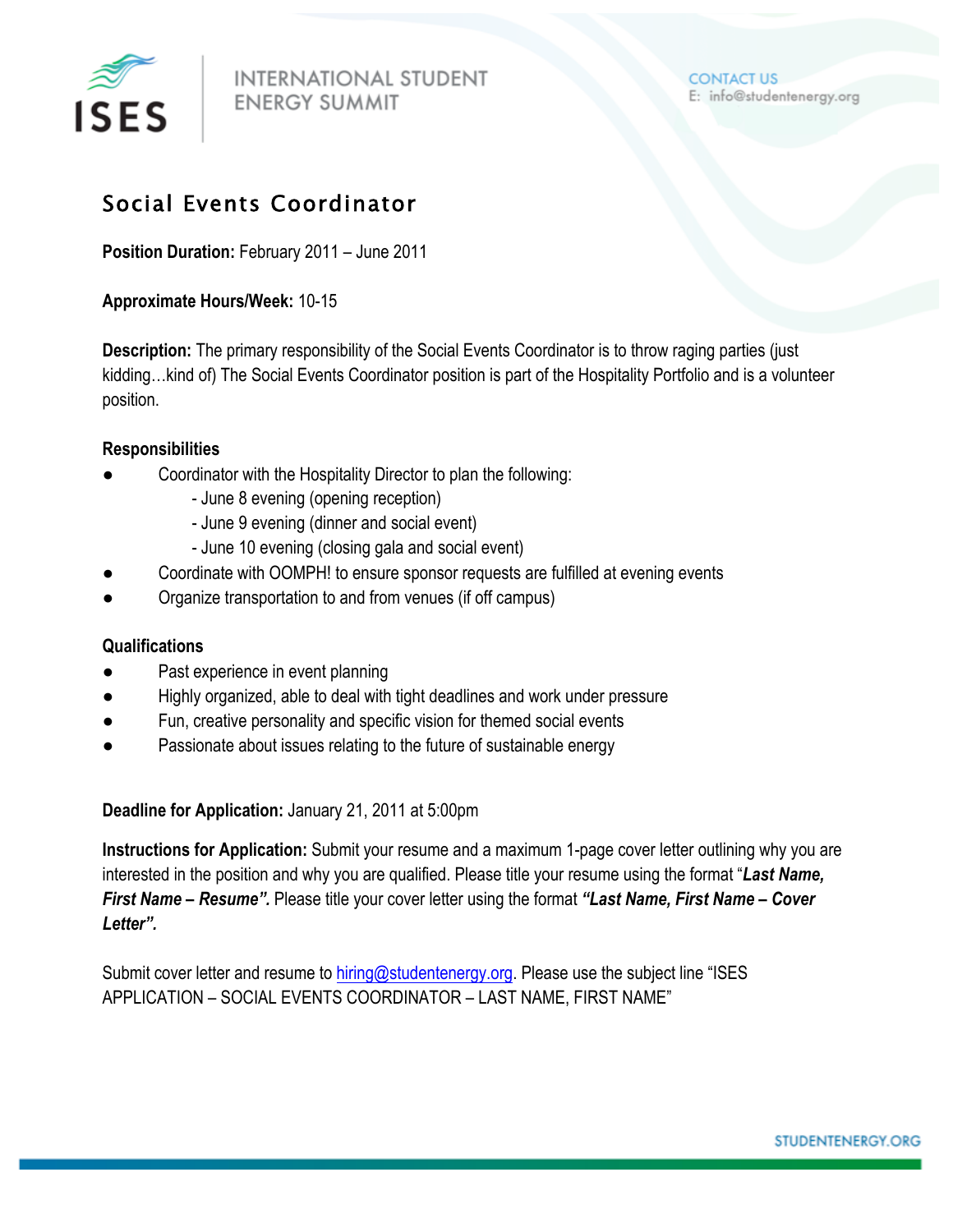

## Speaker Fulfillment Coordinator

**Position Duration:** January 2011 – June 2011

#### **Approximate Hours/Week:** 10-15

**Description:** The primary responsibility of the Speaker Fulfillment Coordinator is to organize and track all aspects of speaker hospitality from the time the speaker is secured until the after the speaker finishes their presentation. This involves organizing speaker travel and ensuring all terms outlined in speaker contracts are satisfied. The Speaker Fulfillment Coordinator is a volunteer position.

#### **Responsibilities**

- Coordinate with Finance Director and UBC to organize speaker reimbursements
- Organize and track speaker travel (book flights if necessary)
- Organize transportation to and from venues (if off campus)
- Manage speaker inquiries with upmost professionalism
- Organize and manage all speaker documents
- Coordinate with UBC Housing and Conferences for speaker accommodation

#### **Qualifications**

- Strong oral and written communication skills and able to communicate in a professional manner
- Highly organized, able to deal with tight deadlines and work under pressure
- Passionate about issues relating to the future of sustainable energy

**Deadline for Application:** January 21, 2011 at 5:00pm

**Instructions for Application:** Submit your resume and a maximum 1-page cover letter outlining why you are interested in the position and why you are qualified. Please title your resume using the format "*Last Name, First Name – Resume".* Please title your cover letter using the format *"Last Name, First Name – Cover Letter".*

Submit cover letter and resume to hiring@studentenergy.org. Please use the subject line "ISES APPLICATION – SPEAKER FULFILLMENT COORDINATOR – LAST NAME, FIRST NAME"